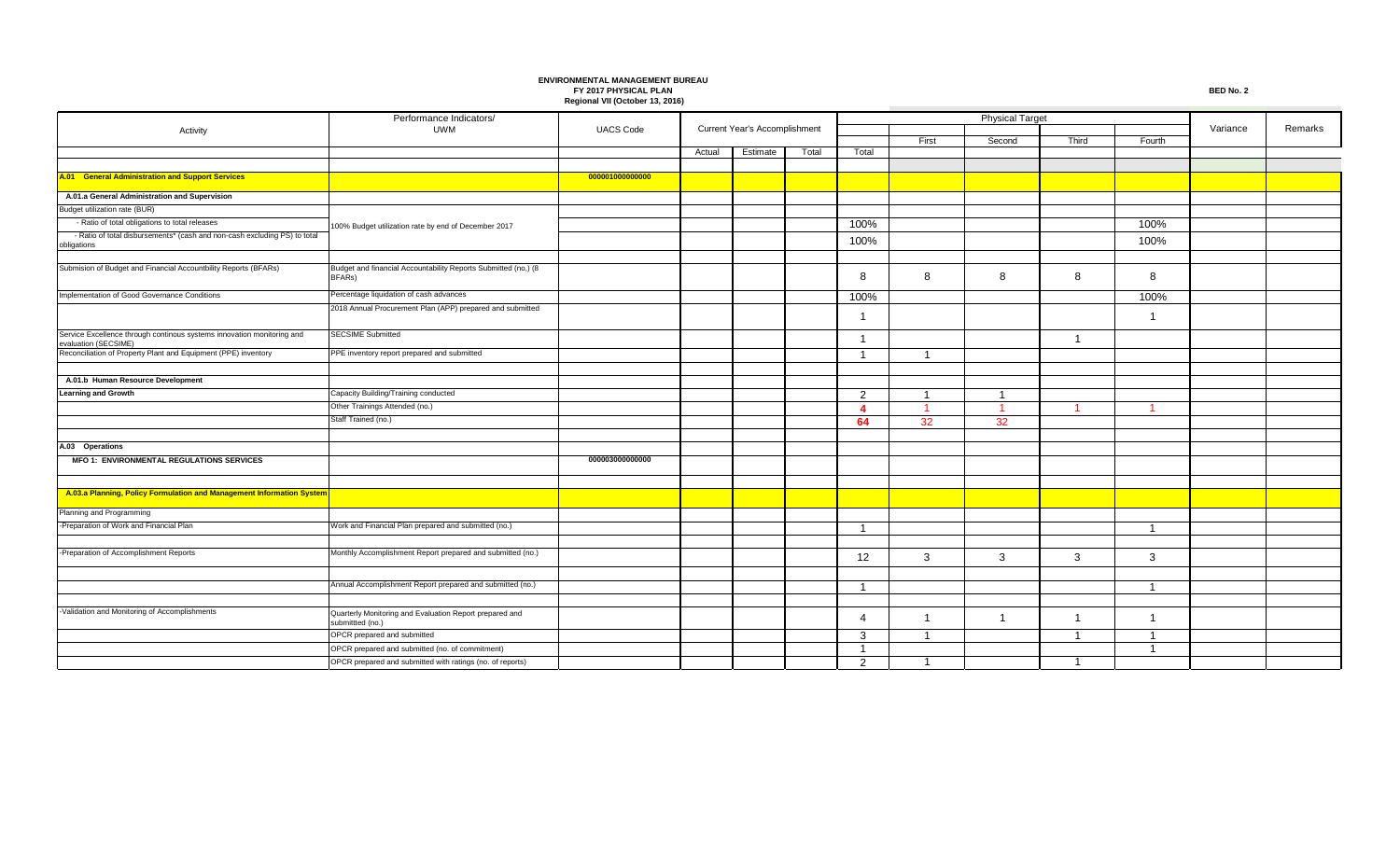|                                                                                                    | Performance Indicators/                           |                  |  |                               |  |                      |                 |                 |                |                 |          |         |
|----------------------------------------------------------------------------------------------------|---------------------------------------------------|------------------|--|-------------------------------|--|----------------------|-----------------|-----------------|----------------|-----------------|----------|---------|
| Activity                                                                                           | UWM                                               | <b>UACS Code</b> |  | Current Year's Accomplishment |  |                      |                 |                 |                |                 | Variance | Remarks |
|                                                                                                    |                                                   |                  |  |                               |  |                      | First           | Second          | Third          | Fourth          |          |         |
| Statstics and Information Systems Management                                                       |                                                   |                  |  |                               |  |                      |                 |                 |                |                 |          |         |
| Preparation of Statistical Reports                                                                 | Statistical Reports prepared and submitted (no.)  |                  |  |                               |  | 18                   | 3               | 6               | 3              | 6               |          |         |
| Industrial Emission Monitoring Report (Semi-annual)                                                |                                                   |                  |  |                               |  |                      |                 |                 |                |                 |          |         |
| Industrial Environmental Compliance (Semi-Annual)                                                  |                                                   |                  |  |                               |  |                      |                 |                 |                |                 |          |         |
| Ambient Air Quality monitoring Report (Quarterly)                                                  |                                                   |                  |  |                               |  |                      |                 |                 |                |                 |          |         |
| Water Quality Monitoring Report (Quarterly)                                                        |                                                   |                  |  |                               |  |                      |                 |                 |                |                 |          |         |
| Number of Clearances and Volume of Importation for Chemicals (Semi-                                |                                                   |                  |  |                               |  |                      |                 |                 |                |                 |          |         |
| Annual)<br>Hazardous Waste Generation by Type (Quarterly)                                          |                                                   |                  |  |                               |  |                      |                 |                 |                |                 |          |         |
|                                                                                                    |                                                   |                  |  |                               |  |                      |                 |                 |                |                 |          |         |
| Management Information System                                                                      |                                                   |                  |  |                               |  |                      |                 |                 |                |                 |          |         |
| Monitoring in the updating of database (monitoring report prepared no.)                            | Database Updated (no.)                            |                  |  |                               |  | $\overline{4}$       | $\overline{4}$  | $\overline{4}$  | $\overline{4}$ | $\overline{4}$  |          |         |
|                                                                                                    |                                                   |                  |  |                               |  |                      |                 |                 |                |                 |          |         |
| Maintenance of Regional Website                                                                    | Website maintained (no.)                          |                  |  |                               |  | $\blacktriangleleft$ | $\overline{1}$  | $\overline{1}$  | $\overline{1}$ | $\overline{1}$  |          |         |
|                                                                                                    |                                                   |                  |  |                               |  |                      |                 |                 |                |                 |          |         |
| A.03.b Legal Services and Provision of Secretariat Services to the<br>Pollution Adjudication Board |                                                   |                  |  |                               |  |                      |                 |                 |                |                 |          |         |
|                                                                                                    |                                                   |                  |  |                               |  |                      |                 |                 |                |                 |          |         |
| Receiving and Acting on Complaints                                                                 | Complaints Acted upon (no.)                       |                  |  |                               |  | 20                   | 5               | $5\overline{5}$ | 5              | 5               |          |         |
|                                                                                                    |                                                   |                  |  |                               |  |                      |                 |                 |                |                 |          |         |
| Reactivate inactive PAB Cases                                                                      | PAB cases reactivated (no.)                       |                  |  |                               |  | $\mathbf{1}$         |                 |                 |                | $\overline{1}$  |          |         |
|                                                                                                    |                                                   |                  |  |                               |  |                      |                 |                 |                |                 |          |         |
| Implementation/Execution of PAB Orders/Resolutions                                                 | PAB orders/Resolutions Executed/ Implemented (no) |                  |  |                               |  | 2                    |                 | $\overline{1}$  | $\overline{1}$ |                 |          |         |
|                                                                                                    |                                                   |                  |  |                               |  |                      |                 |                 |                |                 |          |         |
| Monitoring of Firms Compliance to PAB Orders/Resolutions                                           | Firms monitored with reports submitted (no.)      |                  |  |                               |  | $\overline{2}$       |                 |                 | $\overline{2}$ |                 |          |         |
|                                                                                                    |                                                   |                  |  |                               |  |                      |                 |                 |                |                 |          |         |
| ssuance of NOVs                                                                                    | NOV issued (no)                                   |                  |  |                               |  | 223                  | 54              | 64              | 64             | 41              |          |         |
|                                                                                                    | - RA 8749 (Clean Water Act)                       |                  |  |                               |  | 39                   | 8               | 12              | 12             | 8               |          |         |
|                                                                                                    | - RA 9275 (Clean Air Act)                         |                  |  |                               |  | 112                  | 22              | 34              | 34             | $\overline{22}$ |          |         |
|                                                                                                    | - RA 1586 (EIA)                                   |                  |  |                               |  | 49                   | 9               | 15              | 15             | 9               |          |         |
|                                                                                                    | -RA 6969                                          |                  |  |                               |  |                      |                 |                 |                |                 |          |         |
|                                                                                                    | - Toxic Chem                                      |                  |  |                               |  | 10                   | $\overline{2}$  | 3               | 3              | 2               |          |         |
|                                                                                                    | - Hazwaste                                        |                  |  |                               |  | 13                   | $\overline{13}$ |                 |                |                 |          |         |
|                                                                                                    | RA 9003                                           |                  |  |                               |  |                      |                 |                 |                |                 |          |         |
| A.03.c Pollution Research and Laboratory Services                                                  |                                                   |                  |  |                               |  |                      |                 |                 |                |                 |          |         |
|                                                                                                    |                                                   |                  |  |                               |  |                      |                 |                 |                |                 |          |         |
| mplementation of the Environmental Laboratory Recognition(ELR)Scheme                               |                                                   |                  |  |                               |  |                      |                 |                 |                |                 |          |         |
|                                                                                                    |                                                   |                  |  |                               |  |                      |                 |                 |                |                 |          |         |
| -Level 2 Laboratory Assessment                                                                     | Laboratory assessed (no.)                         |                  |  |                               |  | 2                    |                 |                 | 2              |                 |          |         |
|                                                                                                    |                                                   |                  |  |                               |  |                      |                 |                 |                |                 |          |         |
| -Monitoring & Re-Assessment of Lab.                                                                | Lab. Monitored & Re-Assessed (no.)                |                  |  |                               |  | 2                    |                 |                 | 2              |                 |          |         |
|                                                                                                    |                                                   |                  |  |                               |  |                      |                 |                 |                |                 |          |         |

**Contract**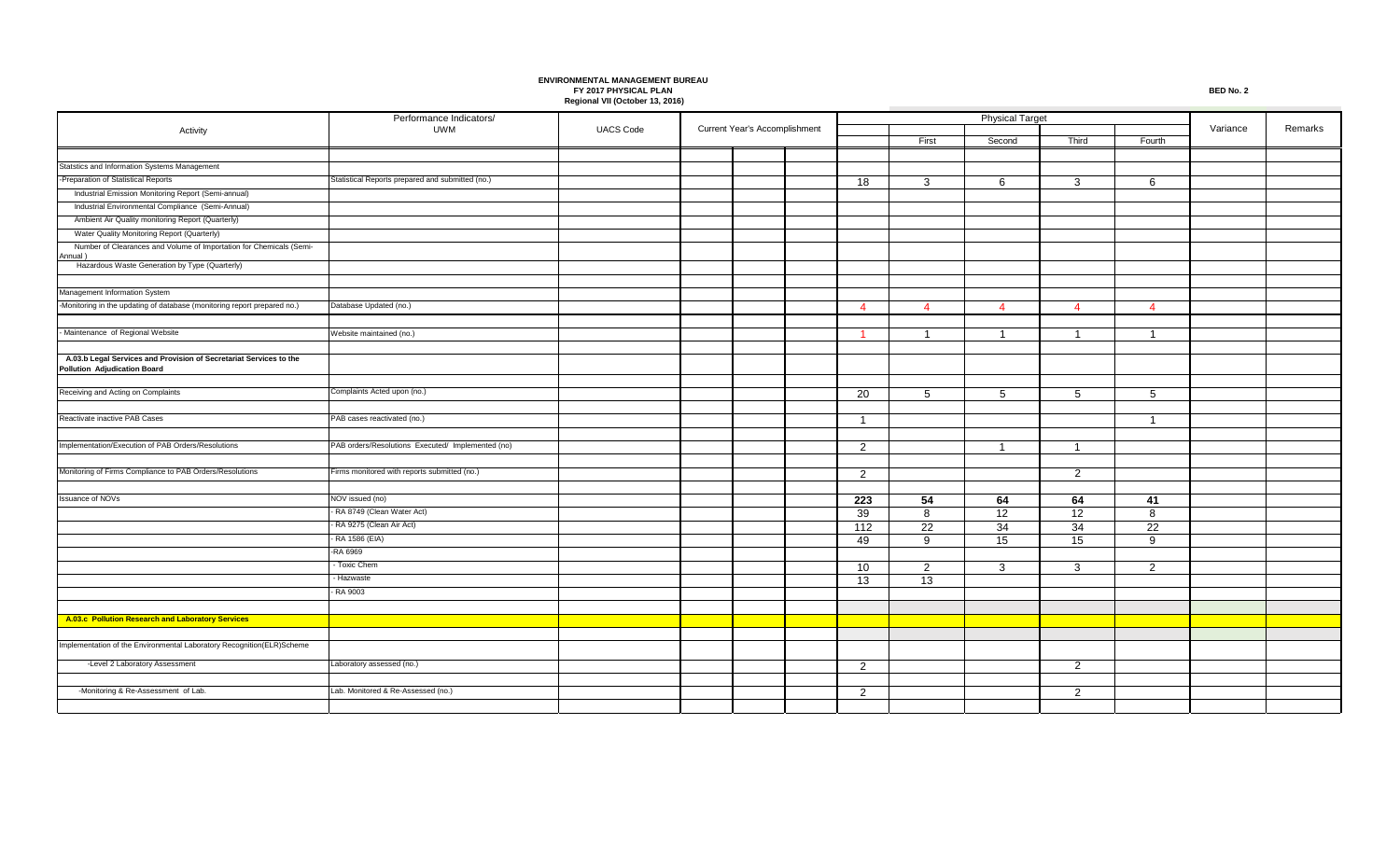|                                                                                                                                                                                          | Performance Indicators/                                                  |                  |  |                                      |  |                 |       |          |                |        |          |         |
|------------------------------------------------------------------------------------------------------------------------------------------------------------------------------------------|--------------------------------------------------------------------------|------------------|--|--------------------------------------|--|-----------------|-------|----------|----------------|--------|----------|---------|
| Activity                                                                                                                                                                                 | <b>UWM</b>                                                               | <b>UACS Code</b> |  | <b>Current Year's Accomplishment</b> |  |                 |       |          |                |        | Variance | Remarks |
|                                                                                                                                                                                          |                                                                          |                  |  |                                      |  |                 | First | Second   | Third          | Fourth |          |         |
| Analysis of Samples                                                                                                                                                                      | Samples analyzed (no.)                                                   |                  |  |                                      |  | 1500            | 375   | 375      | 375            | 375    |          |         |
|                                                                                                                                                                                          | Determinations made (no.)                                                |                  |  |                                      |  | 3500            | 875   | 875      | 875            | 875    |          |         |
|                                                                                                                                                                                          |                                                                          |                  |  |                                      |  |                 |       |          |                |        |          |         |
| Upgrading of Laboratory facilities (DAO 98-63 & ISO 17025)                                                                                                                               | Aspect upgraded (no.)                                                    |                  |  |                                      |  |                 |       |          |                |        |          |         |
| Calibration and maintenance of laboratory                                                                                                                                                | lab equipment/ facilities calibrated/ maintained                         |                  |  |                                      |  |                 |       |          | -1             |        |          |         |
|                                                                                                                                                                                          |                                                                          |                  |  |                                      |  |                 |       |          |                |        |          |         |
|                                                                                                                                                                                          |                                                                          |                  |  |                                      |  |                 |       |          |                |        |          |         |
| A.03.d Environmental Education and Information                                                                                                                                           |                                                                          |                  |  |                                      |  |                 |       |          |                |        |          |         |
|                                                                                                                                                                                          |                                                                          |                  |  |                                      |  |                 |       |          |                |        |          |         |
| Conduct of Year-round Special Environmental and International Events with<br>Multi-Stakeholders' Participation                                                                           | Multi-stakeholder Events Conducted with reports submitted (no.)          | 101              |  |                                      |  | 6               | -1    | 2        | -1             | 2      |          |         |
| - World Water Day (March 22), Philippine Water Week - 3rd week of March;                                                                                                                 |                                                                          |                  |  |                                      |  |                 |       |          |                |        |          |         |
| - Earth Day (April 22), Earth Month (April);                                                                                                                                             |                                                                          |                  |  |                                      |  |                 |       |          |                |        |          |         |
| - World Environment Day (June 5)/Phil. Envt Month (June)                                                                                                                                 |                                                                          |                  |  |                                      |  |                 |       |          |                |        |          |         |
| - Ozone Protection Month (September), International Ozone Day (September<br>16), National Clean-Up Month (September), International Coastal Clean-Up<br>Veekend (3rd Week of September): |                                                                          |                  |  |                                      |  |                 |       |          |                |        |          |         |
| - International Lead Poisoning Prevention Week (October 21-23); and                                                                                                                      |                                                                          |                  |  |                                      |  |                 |       |          |                |        |          |         |
| - National Environmental Awareness Month/National Clean Air Month<br>(November), National Climate Change Consciousness Wee (3rd week of<br>November)                                     |                                                                          |                  |  |                                      |  |                 |       |          |                |        |          |         |
| Production and dissemination of locoalized IEC Materials                                                                                                                                 | IEC materials produced and disseminated(no.)                             |                  |  |                                      |  | 3000            |       | 3000     |                |        |          |         |
| . Environmental Education in the Formal sector                                                                                                                                           |                                                                          |                  |  |                                      |  |                 |       |          |                |        |          |         |
|                                                                                                                                                                                          |                                                                          |                  |  |                                      |  |                 |       |          |                |        |          |         |
| - Promotion and Strengthening of the Regional Search for Sustainable and<br><b>Eco-friendly Schools</b>                                                                                  | Eco-friendly schools strengthened (no.)                                  |                  |  |                                      |  | 12 <sub>2</sub> |       | $\Delta$ | $\Delta$       |        |          |         |
|                                                                                                                                                                                          | Regional awarding conducted                                              |                  |  |                                      |  |                 |       |          |                |        |          |         |
| 3. Institution and Human Resources and Capacity Building                                                                                                                                 |                                                                          |                  |  |                                      |  |                 |       |          |                |        |          |         |
| - Training of teachers on envronmental education and water quality                                                                                                                       | Frainings conducted (no.)                                                |                  |  |                                      |  |                 |       |          |                |        |          |         |
| 4. Networking, Collaboration and Communication                                                                                                                                           |                                                                          |                  |  |                                      |  |                 |       |          |                |        |          |         |
| - Convening of Regional Inter-Agency Committee ib Environmental<br>rotection                                                                                                             | Inter-agency Partnership Meetings Conducted (no.)                        |                  |  |                                      |  | $\overline{2}$  |       | -1       |                |        |          |         |
| - Stregthened Engagement of Private Sector in Youth involvement in<br><b>Environmental Protection</b>                                                                                    | Youth programs conducted (no.)                                           |                  |  |                                      |  |                 |       |          |                |        |          |         |
|                                                                                                                                                                                          | Partnership meetings conducted with private sector                       |                  |  |                                      |  |                 |       |          |                | - 1    |          |         |
| Conduct of radio/TV programs/guestings                                                                                                                                                   | Radio/TV programs/guestings conducted (no.)                              |                  |  |                                      |  | $\mathcal{P}$   |       |          |                |        |          |         |
|                                                                                                                                                                                          | TV segment produced (no.)                                                |                  |  |                                      |  | $\Omega$        |       |          |                |        |          |         |
| Submission of photo releases to EMB Central office for EMB website                                                                                                                       | Photo releases submitted (no.)                                           |                  |  |                                      |  | 24              | 6     | 6        | 6              | 6      |          |         |
| Creation and maintenance of Regional Facebookpage                                                                                                                                        | Graphics and stories uploaded (no.)                                      |                  |  |                                      |  | 48              | 12    | 12       | 12             | 12     |          |         |
| 5. Preparation of Annual Regional State of Brown Environment Report                                                                                                                      | 2016 Regional Stateof Brown Environment Report prepared and<br>submitted |                  |  |                                      |  |                 |       |          |                |        |          |         |
| Documentation and Compilation of Good Environmental Practices ofSchools<br>and LGU's                                                                                                     | Articles documented and compiled (no.)                                   |                  |  |                                      |  | 2               |       |          | $\overline{1}$ | -1     |          |         |
|                                                                                                                                                                                          |                                                                          |                  |  |                                      |  |                 |       |          |                |        |          |         |

**College**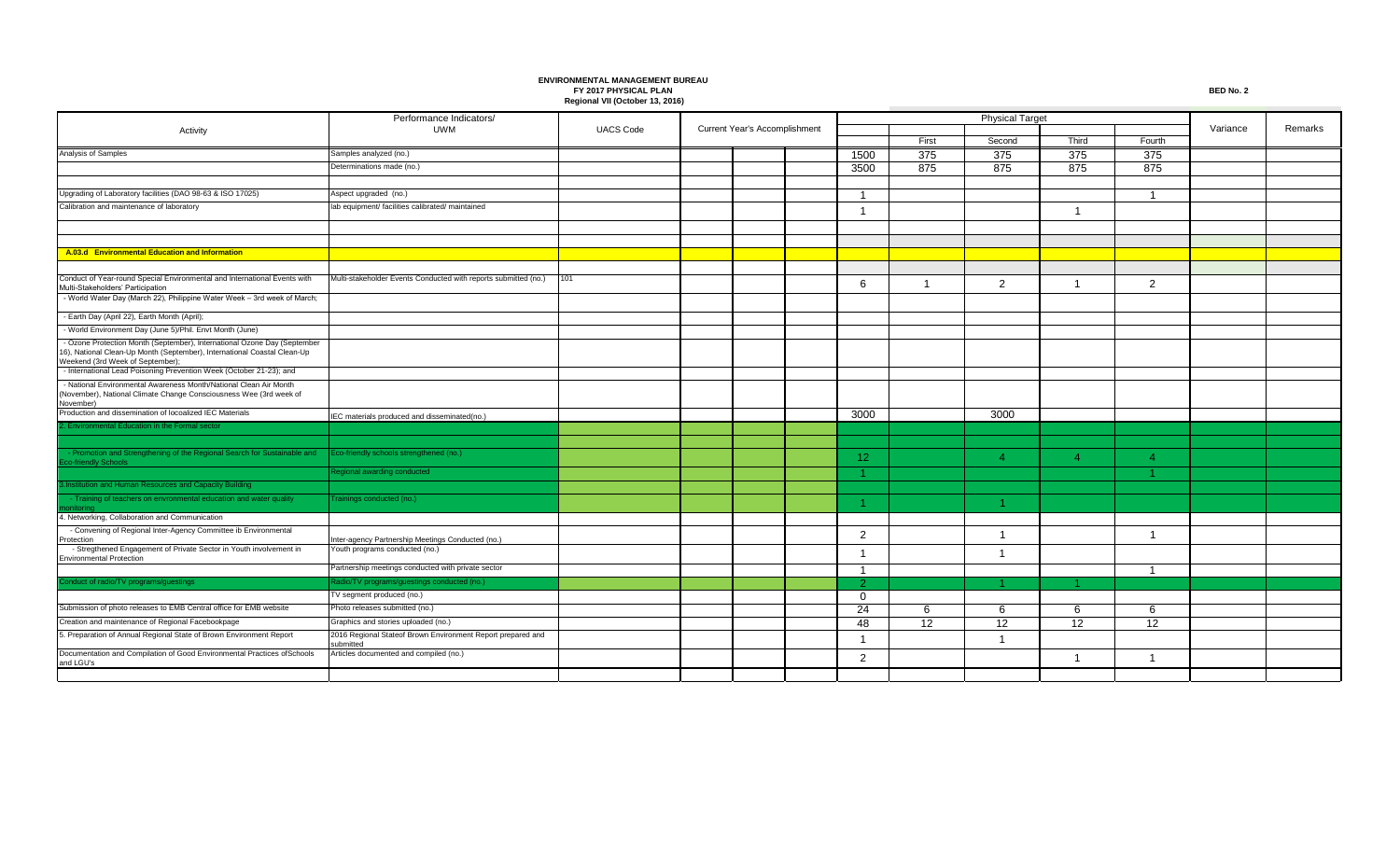|                                                                                                            | Performance Indicators/                                                                      |                  | Current Year's Accomplishment |  |  |                 |                | <b>Physical Target</b> |                      |                      |          |         |
|------------------------------------------------------------------------------------------------------------|----------------------------------------------------------------------------------------------|------------------|-------------------------------|--|--|-----------------|----------------|------------------------|----------------------|----------------------|----------|---------|
| Activity                                                                                                   | UWM                                                                                          | <b>UACS Code</b> |                               |  |  |                 | First          | Second                 | Third                | Fourth               | Variance | Remarks |
| A.03.e Environmental Management and Pollution Control                                                      |                                                                                              |                  |                               |  |  |                 |                |                        |                      |                      |          |         |
|                                                                                                            |                                                                                              |                  |                               |  |  |                 |                |                        |                      |                      |          |         |
| A.03.e.1 Implementation of Clean Air Regulations                                                           |                                                                                              |                  |                               |  |  |                 |                |                        |                      |                      |          |         |
|                                                                                                            |                                                                                              |                  |                               |  |  |                 |                |                        |                      |                      |          |         |
| <b>Clearance and Permitting</b>                                                                            |                                                                                              |                  |                               |  |  |                 |                |                        |                      |                      |          |         |
| Issuance of Permit to Operate (PO)                                                                         | Permit to Operate (PO) Issued (no.)                                                          |                  |                               |  |  | 494             | 113            | 129                    | 129                  | 123                  |          |         |
|                                                                                                            | NIR - New PO Issued (No.)                                                                    |                  |                               |  |  | 37              | 8              | 10                     | 10                   | 9                    |          |         |
|                                                                                                            | - Renewal of PO Issued (No.)                                                                 |                  |                               |  |  | 432             | 103            | 111                    | 111                  | 107                  |          |         |
|                                                                                                            | NIR - Renewal of PO Issued (No.)                                                             |                  |                               |  |  | 25              | $\overline{2}$ | 8                      | 8                    | $\overline{7}$       |          |         |
| Evaluation of Approved Test Plan                                                                           | Test Plan Evaluated and apporved (no.)                                                       |                  |                               |  |  | 40              | 10             | 10                     | 10                   | 10                   |          |         |
| Identification/survey of established firms/industries & commerical<br>establishments operating w/o permits | Firms Surveyed with report submitted (no.)                                                   |                  |                               |  |  | 141             | 28             | 42                     | 42                   | 29                   |          |         |
| Updating of Industrial Database                                                                            | Database updated (no.)<br>- Emission inventory                                               |                  |                               |  |  | $\mathbf{1}$    | $\mathbf{1}$   | $\overline{1}$         | $\overline{1}$       | $\mathbf{1}$         |          |         |
| <b>Updating of Emission Inventory</b>                                                                      | Emission Inventory per LGU conducted w/ report prepared and<br>submitted (no)                |                  |                               |  |  |                 | -1             |                        |                      |                      |          |         |
|                                                                                                            | Capacity Building Training conducted (no.)                                                   |                  |                               |  |  | $\overline{2}$  |                |                        | $\overline{2}$       |                      |          |         |
| Ambient Air Monitoring                                                                                     | Air Quality Sampling Station Operated and Maintained/reparied with<br>report submitted (no.) |                  |                               |  |  | $\overline{4}$  | 4              | $\overline{4}$         | $\overline{4}$       | 4                    |          |         |
|                                                                                                            | -TSP                                                                                         |                  |                               |  |  | $\mathbf{1}$    | $\mathbf{1}$   | $\overline{1}$         | $\overline{1}$       | $\mathbf{1}$         |          |         |
|                                                                                                            | -PM10 (manual)                                                                               |                  |                               |  |  | $\mathbf{1}$    | $\mathbf{1}$   | $\overline{1}$         | $\overline{1}$       | $\mathbf{1}$         |          |         |
|                                                                                                            | -PM10/2.5 (automatic)                                                                        |                  |                               |  |  | $\mathbf{1}$    | $\mathbf{1}$   | $\overline{1}$         | $\overline{1}$       | $\mathbf{1}$         |          |         |
|                                                                                                            | -DOAS complete parameters                                                                    |                  |                               |  |  | $\mathbf{1}$    | $\mathbf{1}$   | $\overline{1}$         | $\overline{1}$       | $\mathbf{1}$         |          |         |
|                                                                                                            | <b>AQMS Calibrated (Automatic)</b>                                                           |                  |                               |  |  | $\mathbf{1}$    | $\mathbf{1}$   | $\overline{1}$         | $\overline{1}$       | $\mathbf{1}$         |          |         |
|                                                                                                            | - PM10/2.5 (Automatic)                                                                       |                  |                               |  |  |                 |                |                        |                      |                      |          |         |
|                                                                                                            | - DOAs complete parameters                                                                   |                  |                               |  |  |                 |                |                        |                      |                      |          |         |
|                                                                                                            | Air Quality Assessment Report submitted (no.)<br>-Quarterly<br>-Annual                       |                  |                               |  |  | $5\overline{)}$ | $\mathbf{1}$   | $\overline{1}$         | $\overline{1}$       | $\overline{2}$       |          |         |
| Opertionalization of Airshed                                                                               | Airshed action plan programs and implemented with report<br>submitted (no.)                  |                  |                               |  |  |                 | -1             | $\blacktriangleleft$   | $\blacktriangleleft$ | $\blacktriangleleft$ |          |         |
|                                                                                                            | Annual Airshed Status Report Prepared and submitted (no.)                                    |                  |                               |  |  |                 |                |                        |                      | -1.                  |          |         |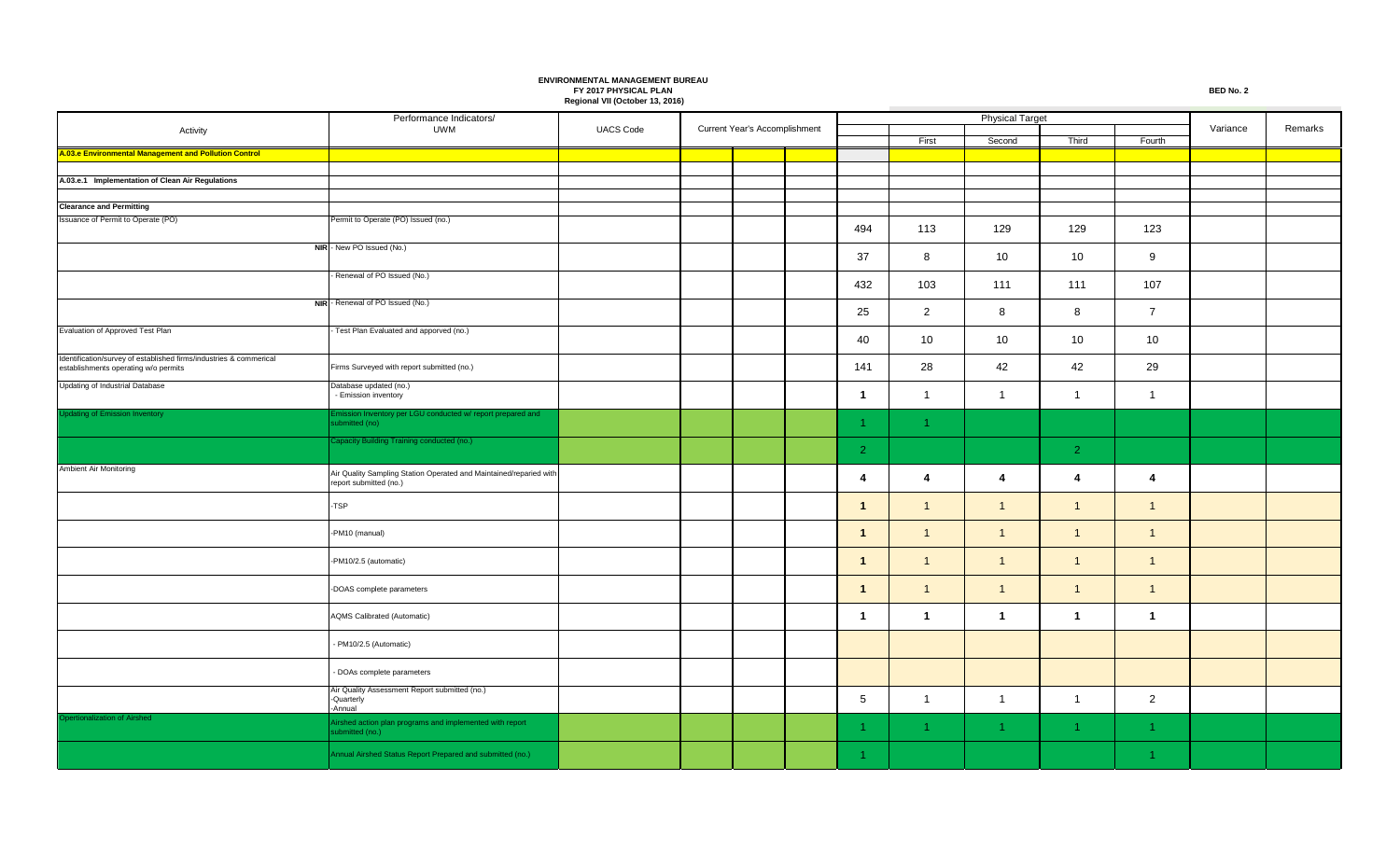Performance Indicators/ Activity **CONSIDERENT CONSIDERED ACTIVITY** UWM UACS Code First **Second** Third Fourth Current Year's Accomplishment **Current Year's Accomplishment Variance** Remarks Physical Target **Monitoring and Enforcement** Industrial Compliance Monitoring Firms monitored with report submitted (no.) 978 192 297 297 192 Firms monitored with report submitted (no.) 72 18 18 18 18 Regulatory Monitoring (Stack Sampling) Stack sampling with (Regulatory) Monitoring Report submitted (no.) 12 6 6 Monitoring of Private Emission Testing Centers (PETCs) -PETC Monitored and report submitted (no.) 32 7 9 9 7 - PETC Monitored and report submitted (no.) 4 1 1 1 1 **Support Activities** Updating of Air Quality Database Database updated and data management (no.) 1 1 1 1 1 Capacity Building for Air Quality Status Report  $\blacksquare$  Capacity Building/Training conducted (no.)  $\blacksquare$   $\blacksquare$   $\blacksquare$   $\blacksquare$   $\blacksquare$   $\blacksquare$   $\blacksquare$   $\blacksquare$   $\blacksquare$   $\blacksquare$   $\blacksquare$   $\blacksquare$   $\blacksquare$   $\blacksquare$   $\blacksquare$   $\blacksquare$   $\blacksquare$   $\blacksquare$   $\blacksquare$   $\blacksquare$   $\blacksquare$   $\blacksquare$   $\blacksquare$   $\blacksquare$   $\bl$ Preparation of the Annual Air Quality Status Report Annual Air Quality Status Report Prepared and submitted (no.) 1 1 imate Change support activity upport to the Implementation of E.O. 174 A. Institutionalization of the national greemhouse gas (GHG) inventory per ED GHG inventory data bases established and maintained per 74 industry/sector (no) 1 1 Implementation and promotion of the entity-level GHG inventory to quantify and GHG inventory reports submitted and maintained using prescribed and the control of the control of the control of the control of the control of Seminars/workshops/orientation seminars conducted on GHG inventory with documentation/reports submitted (no) and the control of the control of the control of the control of the control of the control of the control of the control of the control of the control of the control of t GHG inventory reports submitted and maintained using prescribed templates (no.)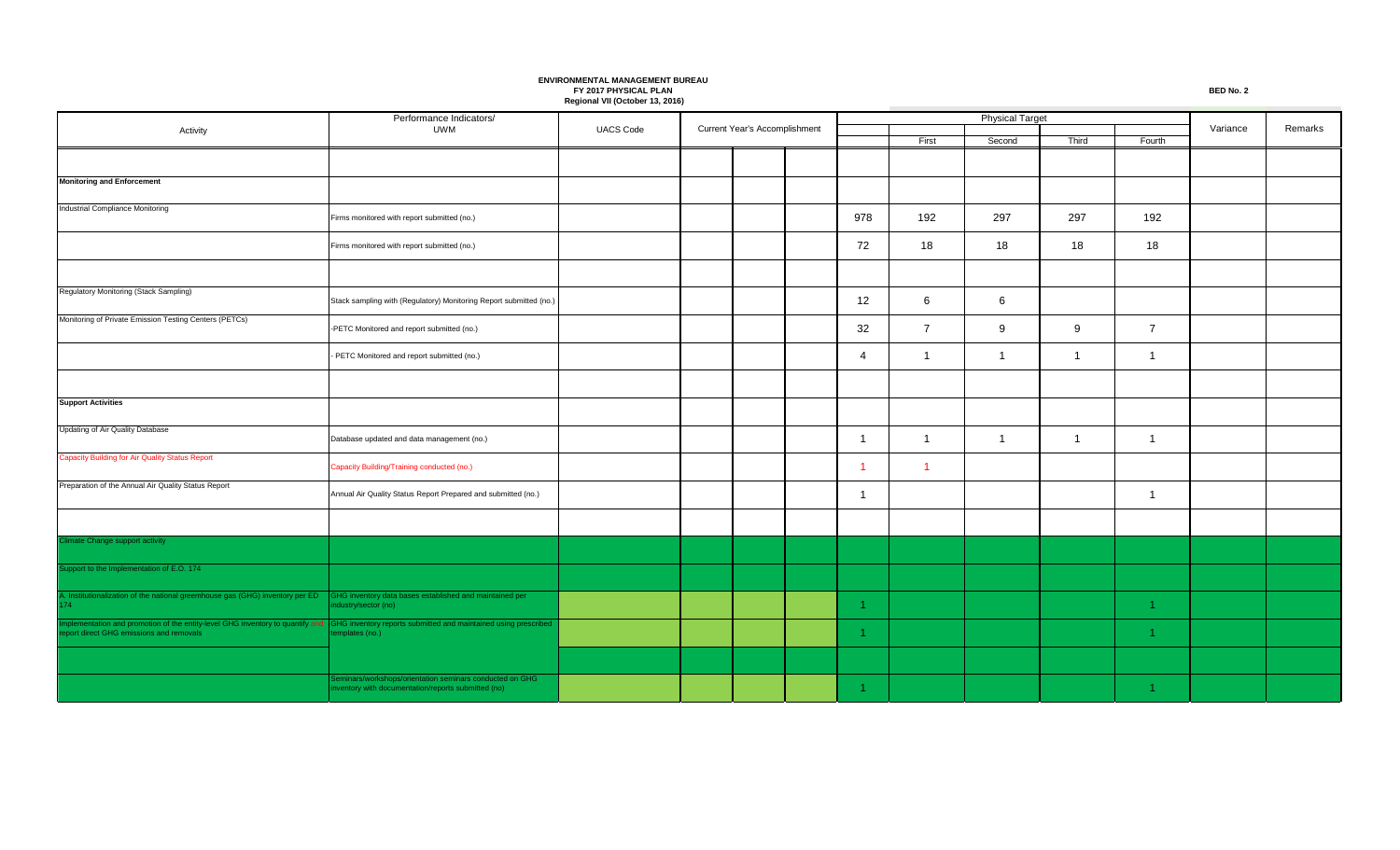Performance Indicators/ Activity **CONSISTENT CONSISTENT CONSISTENT CONSISTENT** UWM UACS Code First Second Third Fourth Current Year's Accomplishment **Current Year's Accomplishment Variance** Remarks Physical Target Development of models as area management and convergence highlighting green and resilient communities showcasing best practices in climate change aptation and mitigation ted with cumentation/reports prepared (no) and the controller controller controller controller controller controller controller controller controller controller controller controller controller controller controller controller cont GU's or stakeholders assisted in project proposal preparation (no 1 1 roposals endorsed (no.) 1 1 est practices/success stories implemented documented (no) 1 1 **A.03.e.2 Implementation of Clean Water Regulations Clearance and Permitting** Issuance of Waste Water Discharge Permit Waste Water Discharge Permit issued (no.) 49 | 9 | 15 | 15 | 10 - Discharge Permit (New) 22 4 7 7 4 - Discharge Permit (Renewal) 27 5 8 8 8 6 **Identification/survey of firms/industries and commercial establishments operating without permit** Firms Surveyed with report submitted (no.) 154 29 47 47 31 Firms Surveyed with report submitted (no.) 24 6 6 6 6 PCO Accreditation **PCO** Accreditation 280 70 70 70 70 - PCO (New) 80 20 20 20 20 - PCO (Renewal) 200 50 50 50 50 **Monitoring and Enforcement Ambient Water Quality Monitoring**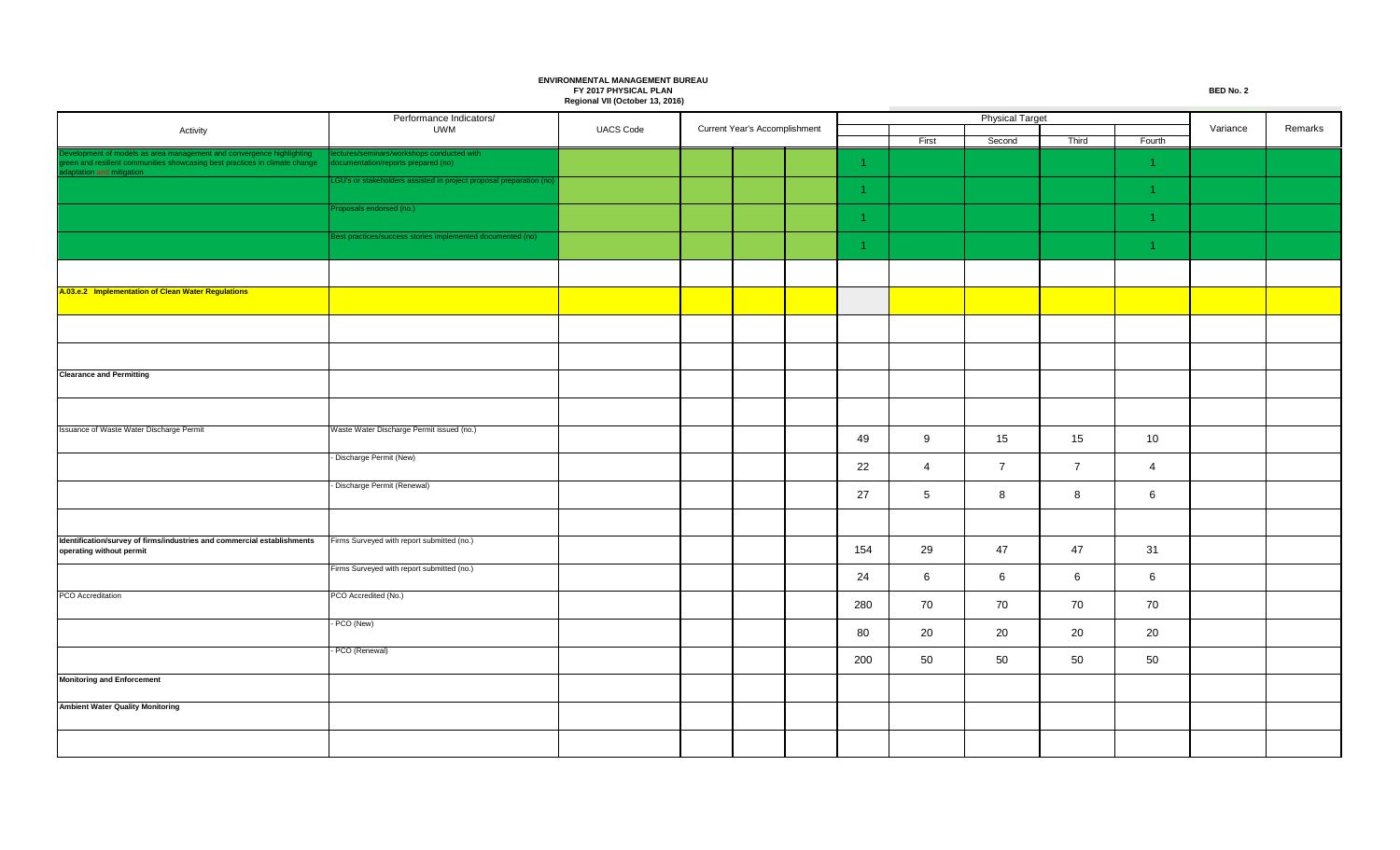|                                                                                                               | Performance Indicators/                                                       |                  |  |                               |  |                |                |                |                |                |          |         |
|---------------------------------------------------------------------------------------------------------------|-------------------------------------------------------------------------------|------------------|--|-------------------------------|--|----------------|----------------|----------------|----------------|----------------|----------|---------|
| Activity                                                                                                      | UWM                                                                           | <b>UACS Code</b> |  | Current Year's Accomplishment |  |                | First          | Second         | Third          | Fourth         | Variance | Remarks |
| Sagip Ilog Program                                                                                            |                                                                               |                  |  |                               |  |                |                |                |                |                |          |         |
| Improved BOD and DO level of priority rivers and other waterbodies                                            | Priority rivers monitored with report submitted (no.)                         |                  |  |                               |  | $\overline{2}$ | $\overline{2}$ | 2              | $\overline{2}$ | $\overline{2}$ |          |         |
|                                                                                                               | Other Water bodies monitored with report submitted (no.)                      |                  |  |                               |  | 6              | 6              | 6              | 6              | 6              |          |         |
| Recreational waters monitoring (Pilot Testing of EMB MC 2015-006)                                             | Priority Recreational waters monitored and assessed (no.)                     |                  |  |                               |  | $\overline{2}$ | $\overline{2}$ | $\overline{2}$ | $\overline{2}$ | $\overline{2}$ |          |         |
|                                                                                                               | Other Recreational waters monitored and assessed (no.)                        |                  |  |                               |  | 17             | 17             | 17             | 17             | 17             |          |         |
| Adopt an Estero/Water Body Program                                                                            | New Esteros/ Water Bodies adopted (no.)                                       |                  |  |                               |  | 4              |                | 2              | $\overline{2}$ |                |          |         |
|                                                                                                               | MOA Signed (no.)                                                              |                  |  |                               |  | 4              |                | $\overline{2}$ | $\overline{2}$ |                |          |         |
|                                                                                                               | Adopted Esteros / waterbodies monitored with report submitted<br>(no.)        |                  |  |                               |  | 6              | 6              | 6              | 6              | 6              |          |         |
| Classification/ re-classification of Water Bodies                                                             | water bodies classified (no.)                                                 |                  |  |                               |  | -1             |                |                | $\mathbf{1}$   |                |          |         |
| Designation/ Operationalization of Water Quality Management. Areas                                            | WQMAs action plan prepared/adopted/implemented with report<br>submitted (no.) |                  |  |                               |  | -1             | -1             | $\overline{1}$ | $\mathbf{1}$   | $\overline{1}$ |          |         |
|                                                                                                               | WQMA designated (no.)                                                         |                  |  |                               |  | -1             | -1             | $\overline{1}$ | $\mathbf{1}$   | $\overline{1}$ |          |         |
|                                                                                                               | Annual WQMAs status report prepred and submitted (no.)                        |                  |  |                               |  | -1             | -1             |                |                |                |          |         |
|                                                                                                               |                                                                               |                  |  |                               |  |                |                |                |                |                |          |         |
| <b>Compliance Monitoring of Commercial and Industrial Establishments</b>                                      | Firms monitored with report submitted(no.)                                    |                  |  |                               |  | 230            | 46             | 69             | 69             | 46             |          |         |
|                                                                                                               | Firms monitored with report submitted(no.)                                    |                  |  |                               |  | 16             | 4              | 4              | 4              | 4              |          |         |
|                                                                                                               |                                                                               |                  |  |                               |  |                |                |                |                |                |          |         |
| <b>SUPPORT ACTIVITIES</b>                                                                                     |                                                                               |                  |  |                               |  |                |                |                |                |                |          |         |
| <b>Updating of Ambient Water Quality Database</b>                                                             | Database updated (no)                                                         |                  |  |                               |  | $\overline{1}$ | -1             | $\overline{1}$ | $\mathbf{1}$   | $\overline{1}$ |          |         |
| Updating of Regulated Establishments (All Establishments covered by DAO Database updated<br>2014-02) Database |                                                                               |                  |  |                               |  | -1             | $\overline{1}$ | $\overline{1}$ | $\mathbf{1}$   | $\mathbf 1$    |          |         |
| Preparation of Regional Water Quality Status report                                                           | Regional Water Quality Status Report prepared and submitted (no.)             |                  |  |                               |  | -1             |                |                |                | 1              |          |         |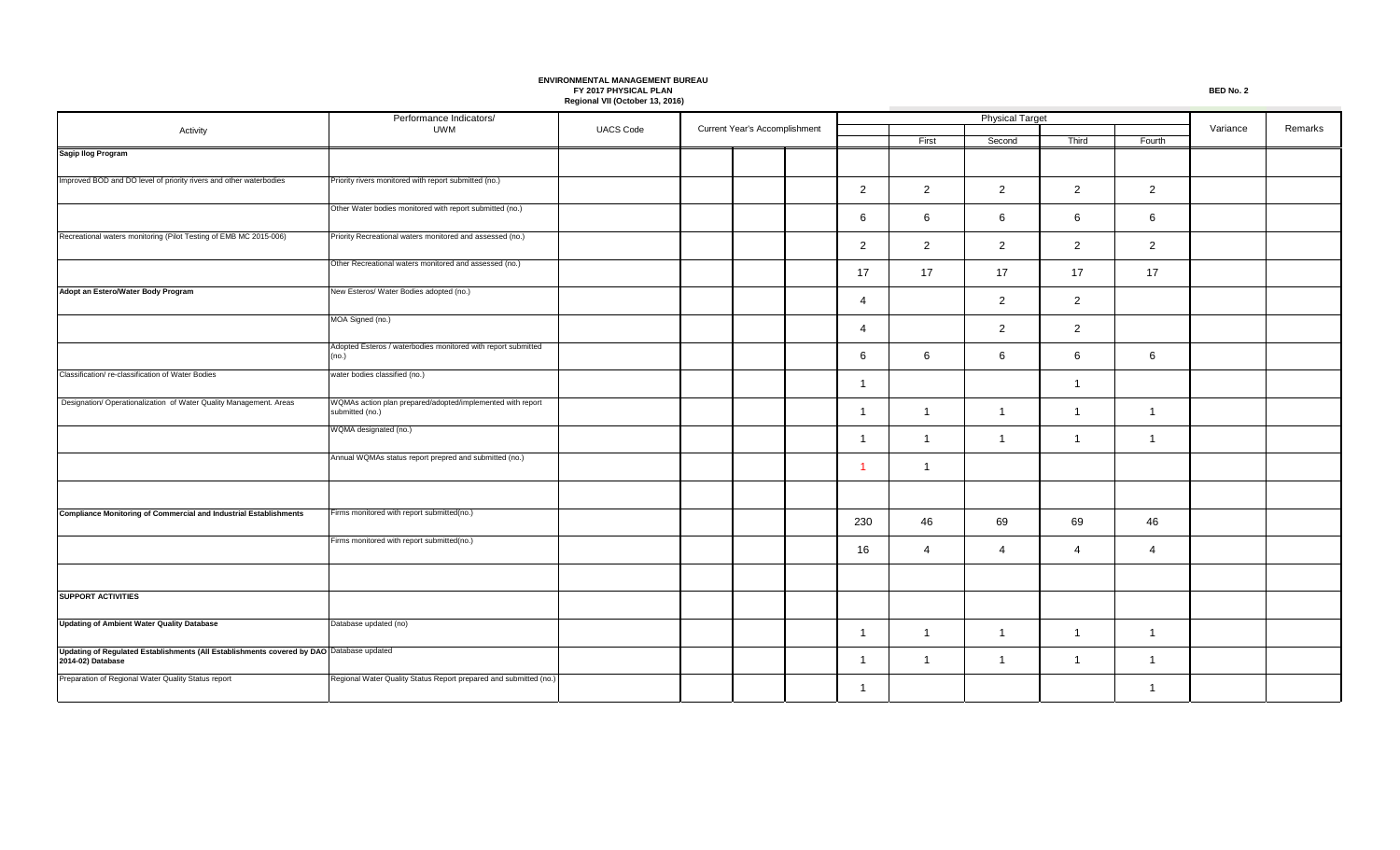|                                                                                                  | Performance Indicators/                        |                  | Current Year's Accomplishment |  |  |                |                | <b>Physical Target</b> |                |                 |          |         |
|--------------------------------------------------------------------------------------------------|------------------------------------------------|------------------|-------------------------------|--|--|----------------|----------------|------------------------|----------------|-----------------|----------|---------|
| Activity                                                                                         | <b>UWM</b>                                     | <b>UACS Code</b> |                               |  |  |                | First          | Second                 | Third          | Fourth          | Variance | Remarks |
|                                                                                                  |                                                |                  |                               |  |  |                |                |                        |                |                 |          |         |
| A.03.e.3 Environmental Impact Assessment                                                         |                                                |                  |                               |  |  |                |                |                        |                |                 |          |         |
|                                                                                                  |                                                |                  |                               |  |  |                |                |                        |                |                 |          |         |
|                                                                                                  |                                                |                  |                               |  |  |                |                |                        |                |                 |          |         |
| <b>Clearance and Permitting</b>                                                                  |                                                |                  |                               |  |  |                |                |                        |                |                 |          |         |
|                                                                                                  |                                                |                  |                               |  |  |                |                |                        |                |                 |          |         |
| Issuance of ECC                                                                                  | ECC issued (no.)                               |                  |                               |  |  | 199            | 39             | 54                     | 54             | 52              |          |         |
|                                                                                                  | ECC issued (no.)                               |                  |                               |  |  | 24             | 6              | 6                      | 6              | 6               |          |         |
|                                                                                                  | CNC issued (no.)                               |                  |                               |  |  | 460            | 85             | 125                    | 125            | 125             |          |         |
|                                                                                                  | CNC issued (no.)                               |                  |                               |  |  | 40             | 10             | 10                     | 10             | 10 <sup>°</sup> |          |         |
| Implementation of Regional Registry System for EIA preparers and reviewers                       | EIA Preparers/ reviewers registered (no.)      |                  |                               |  |  | 12             |                | 6                      | 6              |                 |          |         |
| Identification/survey of projects operating without ECC                                          | Projects surveyed with reports submitted (no.) |                  |                               |  |  |                |                |                        |                |                 |          |         |
|                                                                                                  |                                                |                  |                               |  |  | 15             | $\overline{1}$ | 6                      | 6              | $\overline{2}$  |          |         |
|                                                                                                  | Projects surveyed with reports submitted (no.) |                  |                               |  |  | 24             | 6              | 6                      | 6              | 6               |          |         |
|                                                                                                  |                                                |                  |                               |  |  |                |                |                        |                |                 |          |         |
| <b>Monitoring and Enforcement</b>                                                                |                                                |                  |                               |  |  |                |                |                        |                |                 |          |         |
| Monitoring of ECC Project in compliance with ECC conditions and EMP                              | ECP's monitored with report submitted(no.)     |                  |                               |  |  | 14             | 14             | 14                     | 14             | 14              |          |         |
|                                                                                                  | ECP's monitored with report submitted(no.)     |                  |                               |  |  | $\mathbf{1}$   | $\overline{1}$ | $\overline{1}$         | $\overline{1}$ | $\overline{1}$  |          |         |
|                                                                                                  | Non-ECPs monitored with report submitted (no.) |                  |                               |  |  | 603            | 124.25         | 178.25                 | 177.25         | 123.25          |          |         |
|                                                                                                  | Non-ECPs monitored with report submitted (no.) |                  |                               |  |  | 200            | 40             | 60                     | 60             | 40              |          |         |
| Support acitivities                                                                              |                                                |                  |                               |  |  |                |                |                        |                |                 |          |         |
| Capacity Building on EIA stakeholders (EIA reviewers, LGU's and other<br>concerned stakeholders) | Stakeholders Trained (no.)                     |                  |                               |  |  | $\overline{2}$ |                | $\overline{1}$         | $\overline{1}$ |                 |          |         |
| Updating of EIA Database                                                                         | EIA-IS Database updated (no)                   |                  |                               |  |  | $\mathbf{1}$   |                |                        |                | $\overline{1}$  |          |         |
| Preparation of EIA Annual Report                                                                 | Annual Report prepared and submitted (no.)     |                  |                               |  |  | $\mathbf{1}$   |                |                        |                | $\overline{1}$  |          |         |
|                                                                                                  |                                                |                  |                               |  |  |                |                |                        |                |                 |          |         |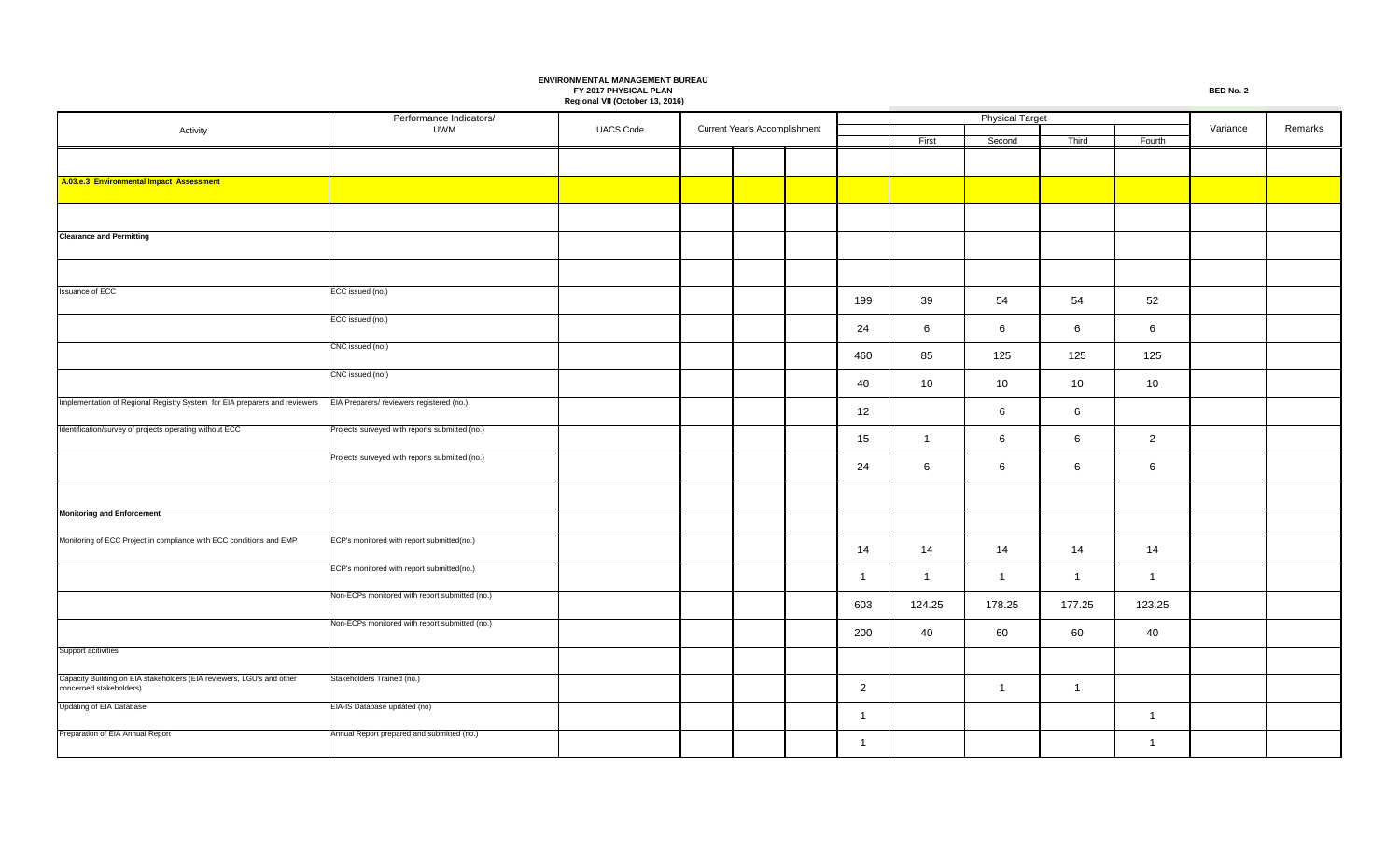Performance Indicators/ Activity **CONSISTENT CONSISTENT CONSISTENT CONSISTENT** UWM UACS Code First **Second** Third Fourth Current Year's Accomplishment **Current Year's Accomplishment Variance** Remarks Physical Target **A.03.f Toxic Substances and Wastes Management A.03.f.1 Implementation of Ecological Solid Waste Management Regulations** Provision of Technical Assistance in the implementation of ESWM LGUs assisted - Proper closure & rehabilitation of open and controlled dumpsites within WQMAs (no) within WQMAs (no) 12 4 4 4 - Proper closure & rehabilitation of open and controlled dumpsites NIR within WQMAs (no.) NIR within WQMAs (no.) 3 1 1 1 Integration of IWS into the formal sector INS Group supported (no.) 1 Other Sectors - assisted Public Markets oriented (no.) 10 | 2 | 3 | 2 | 3 - Commercial Establishment (no.)  $10 \quad | \quad 10$ upport in the Establishment of Materials Recovery Facility **LGUs** supported (no.) 8 | 6 | 2 SWM Facilities/Sites Monitored Monitored Monitoring and assessment reports on SWM implementation with report submitted (no) - Closure and rehab plan implementation (no.) 15 3 4 4 4 4 - SWM Facilities (SLFs/Alternative technology) no. 6 2 2 2 - Compliant LGUs (no.) (SWM Plans, SS & SC, MRF, SLF/ Environment Friendly disposal) 32 8 8 8 8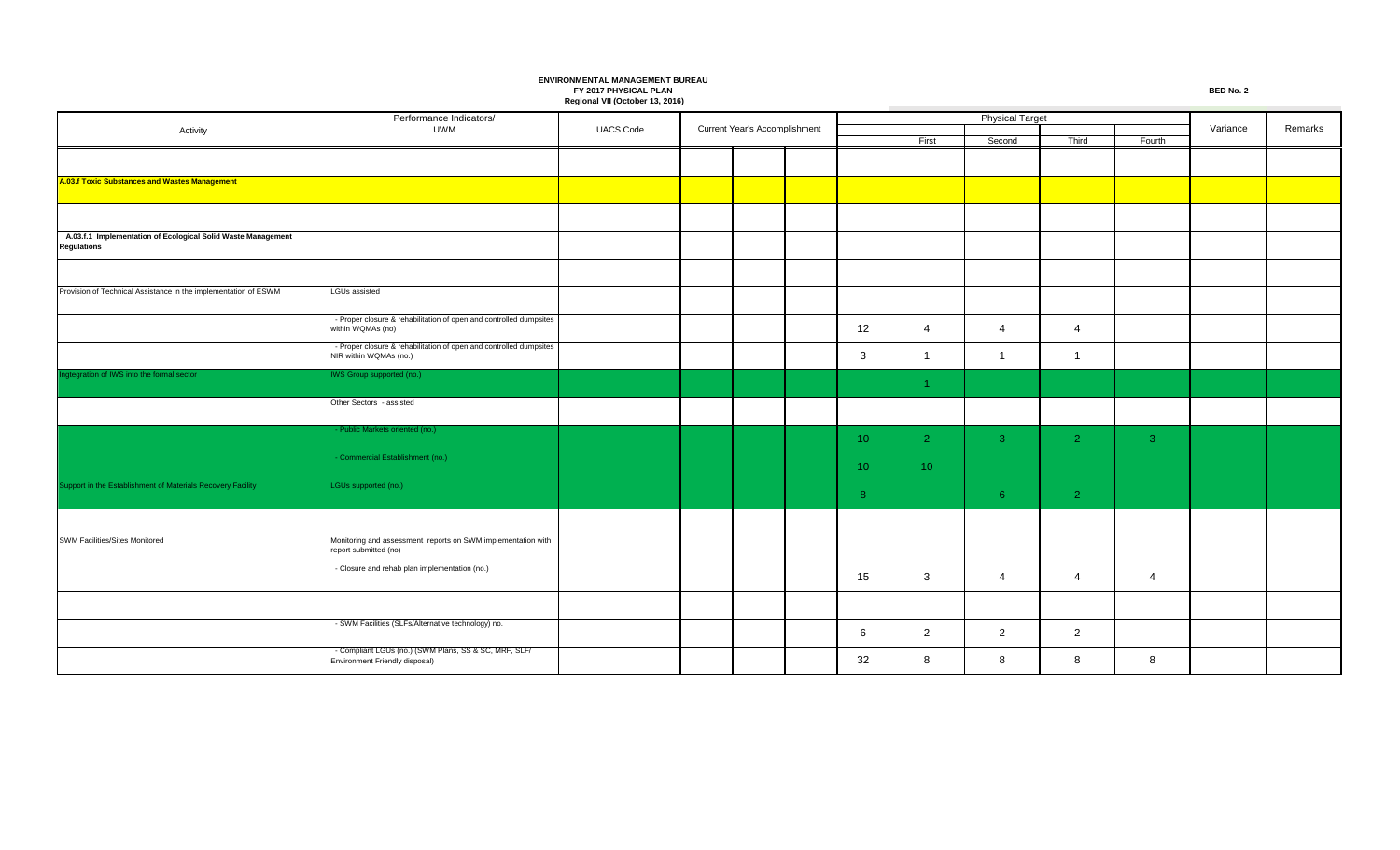|                                                                                                  | Performance Indicators/                            |                  |  |                               |  |                      |                | <b>Physical Target</b> |                 |                |          |         |
|--------------------------------------------------------------------------------------------------|----------------------------------------------------|------------------|--|-------------------------------|--|----------------------|----------------|------------------------|-----------------|----------------|----------|---------|
| Activity                                                                                         | <b>UWM</b>                                         | <b>UACS Code</b> |  | Current Year's Accomplishment |  |                      | First          | Second                 | Third           | Fourth         | Variance | Remarks |
| 2012-2016 MRFs                                                                                   | MRFs monitored with report submitted (no.)         |                  |  |                               |  |                      |                |                        |                 |                |          |         |
|                                                                                                  |                                                    |                  |  |                               |  | 27                   |                | $\mathbf{3}$           | $\overline{4}$  | 3              |          |         |
|                                                                                                  |                                                    |                  |  |                               |  |                      |                |                        |                 |                |          |         |
| Strengthening of the Regional Ecology Centers                                                    | Regional Ecology Centers (REC) strengthened (no.)  |                  |  |                               |  |                      |                |                        |                 |                |          |         |
|                                                                                                  |                                                    |                  |  |                               |  | -1                   | $\overline{1}$ | $\overline{1}$         | $\overline{1}$  | $\overline{1}$ |          |         |
| SUPPORT ACTIVITIES                                                                               |                                                    |                  |  |                               |  |                      |                |                        |                 |                |          |         |
| Updating of ESWM Database                                                                        | Database updated and maintained (no.)              |                  |  |                               |  |                      |                |                        |                 |                |          |         |
|                                                                                                  |                                                    |                  |  |                               |  | -1                   | $\overline{1}$ | $\overline{1}$         | $\mathbf{1}$    | $\overline{1}$ |          |         |
| Conduct of IEC/trainings/summit                                                                  | Training/IEC/Summits conducted (no.)               |                  |  |                               |  |                      |                |                        |                 |                |          |         |
|                                                                                                  |                                                    |                  |  |                               |  | $\blacktriangleleft$ |                | $\blacktriangleleft$   |                 |                |          |         |
| Bayan ko! Linis Ko! Program                                                                      | Officials Oriented (No.)                           |                  |  |                               |  | 107                  |                | 107                    |                 |                |          |         |
|                                                                                                  | Sites monitored with report submitted (no.)        |                  |  |                               |  |                      |                |                        |                 |                |          |         |
|                                                                                                  |                                                    |                  |  |                               |  | 107                  | 20             | 34                     | 33 <sub>1</sub> | 20             |          |         |
| Support in the Public Hearing of Non-compliant LGUs                                              | PublicHearing attended with report submitted (no.) |                  |  |                               |  | 10 <sup>°</sup>      |                |                        | 5 <sup>1</sup>  | 5 <sup>1</sup> |          |         |
| Preparation of Annual ESWM Status Report                                                         | Regional Status Report on ESWM submitted (no.)     |                  |  |                               |  |                      |                |                        |                 |                |          |         |
|                                                                                                  |                                                    |                  |  |                               |  | $\mathbf{1}$         |                |                        |                 |                |          |         |
|                                                                                                  |                                                    |                  |  |                               |  |                      |                |                        |                 |                |          |         |
|                                                                                                  |                                                    |                  |  |                               |  |                      |                |                        |                 |                |          |         |
| A.03.f.2 Implementation of Toxic Substances and Hazardous Waste<br><b>Management Regulations</b> |                                                    |                  |  |                               |  |                      |                |                        |                 |                |          |         |
|                                                                                                  |                                                    |                  |  |                               |  |                      |                |                        |                 |                |          |         |
|                                                                                                  |                                                    |                  |  |                               |  |                      |                |                        |                 |                |          |         |
| A.03.f.2.a Toxic Substances Management                                                           |                                                    |                  |  |                               |  |                      |                |                        |                 |                |          |         |
|                                                                                                  |                                                    |                  |  |                               |  |                      |                |                        |                 |                |          |         |
| <b>Clearance and Permitting</b>                                                                  |                                                    |                  |  |                               |  |                      |                |                        |                 |                |          |         |
|                                                                                                  |                                                    |                  |  |                               |  |                      |                |                        |                 |                |          |         |
|                                                                                                  |                                                    |                  |  |                               |  |                      |                |                        |                 |                |          |         |
|                                                                                                  |                                                    |                  |  |                               |  |                      |                |                        |                 |                |          |         |
| -Issuance of SQI clearance                                                                       | SQI Clearance issued (no.)                         |                  |  |                               |  | 166                  | 39             | 44                     | 44              | 39             |          |         |
| Registration of Industries under Chemical Control Order (CCO)                                    | CCO Registration Certifcate issued (no.)           |                  |  |                               |  |                      |                |                        |                 |                |          |         |
| -Mercury and merury compounds<br>-Cyanide and cyanide compouds                                   |                                                    |                  |  |                               |  | 8                    | $\overline{c}$ | $\overline{2}$         | $\overline{2}$  | $\overline{2}$ |          |         |
| -Asbestos and                                                                                    |                                                    |                  |  |                               |  |                      |                |                        |                 |                |          |         |
| PCBs.<br>Importation Clearance under CCOs                                                        | CCO Importation Clearance issued (no.)             |                  |  |                               |  |                      |                |                        |                 |                |          |         |
| Mercury and Mercury Compounds                                                                    |                                                    |                  |  |                               |  | 25                   | 5              | $\overline{7}$         | $\overline{7}$  | 6              |          |         |
| -Cyanide and Cyanide Compounds<br><b>Asbestos</b>                                                |                                                    |                  |  |                               |  |                      |                |                        |                 |                |          |         |
| Clearance for ODS Chemical Dealers                                                               | Clearances Issued (no.)                            |                  |  |                               |  |                      |                |                        |                 |                |          |         |
|                                                                                                  |                                                    |                  |  |                               |  | 10                   | $5^{\circ}$    | $5\overline{5}$        |                 |                |          |         |
| Survey of importers, manufacturers (firms), distributors/dealers, users                          | Firms surveyed with reports submitted (no.)        |                  |  |                               |  | 11                   | $\mathbf{2}$   | $\mathbf{3}$           | 3               | 3              |          |         |
|                                                                                                  |                                                    |                  |  |                               |  |                      |                |                        |                 |                |          |         |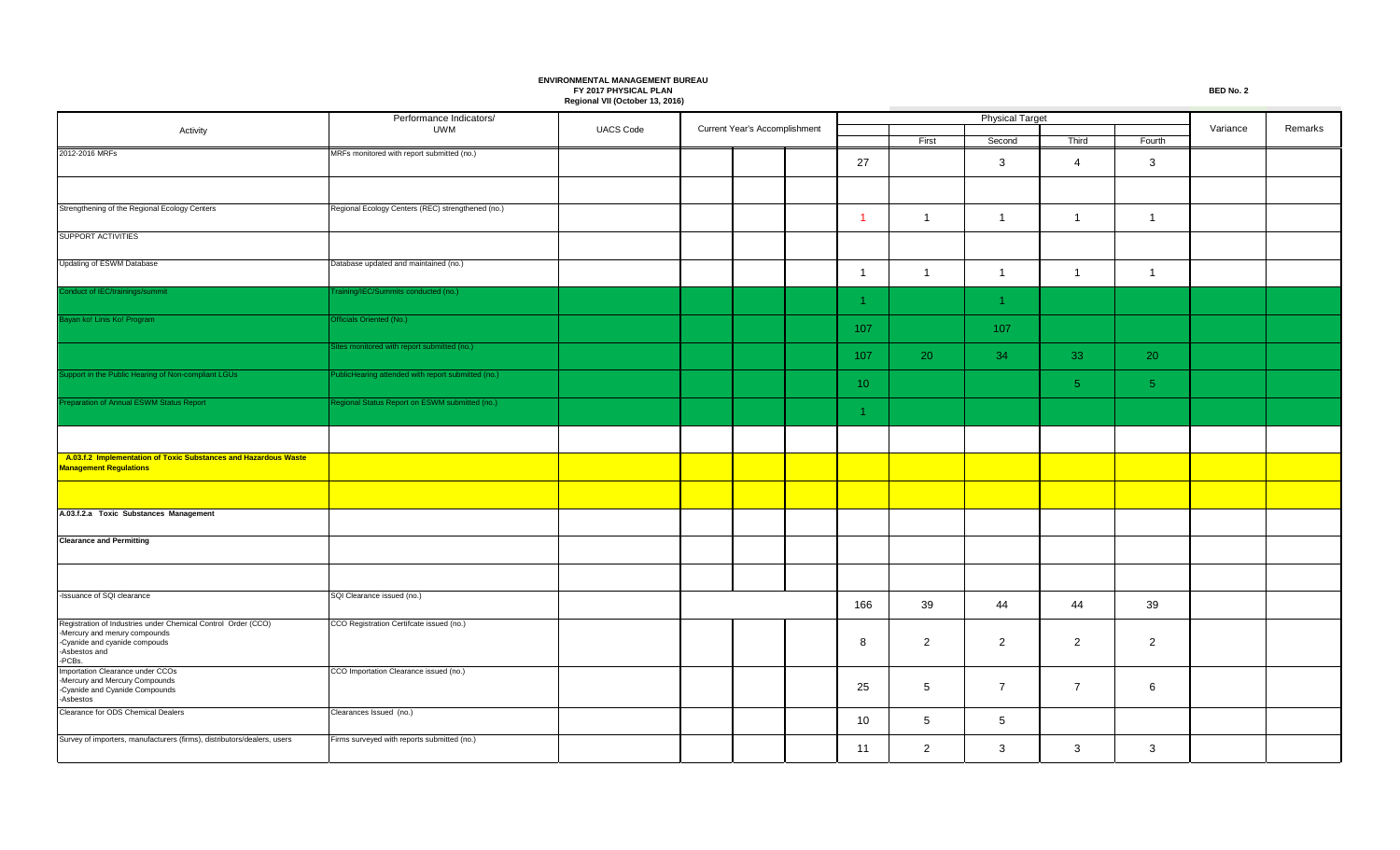Performance Indicators/ Activity **UACS Code UNIVERSITY** UWM UACS Code First **Second** Third Fourth Current Year's Accomplishment **Variance** Remarks Physical Target **Monitoring and Enforcement** Chemical Management Monitoring of industries (Importation Clearance, SQI, PCL and new chemicals) Firms monitored with report submitted (no.) 100 20 30 30 20 PCB Management Plan Approved and Monitored (no.) PCB Management Plan approved (no.) 53 53 PCB Management Plan implemenation monitored with report submitted (no.) 13 13 Environmental sound management of PCB Report prepared and submitted (no.) 1 | | | | | | | | | | **Support Activities** Preparation of Annual Toxic Chemicals Regional Status Report Annual Report prepared and submitted (no.) 1 1 **A.03.f.2.b Hazardous Waste Management Clearance and Permitting** HWG registration **HWG Registered** (no.) **99 15 28 28 28** Transport permits issuance Transport permit issued (no.) 245 50 68 67 60 Evaluation, screening and recommendations of applications for TSD facility registration TSD Facilities evaluated and endorsed to EMB-CO (no.) 1 1 Survey of potential hazardous wastes generators to ensure compliance to R.A Hazardous waste generators surveyed with report submitted(no.) 6969 17 3 5 5 5 4 Hazardous waste generators surveyed with report submitted(no.) 4 | 1 | 1 | 1 | 1